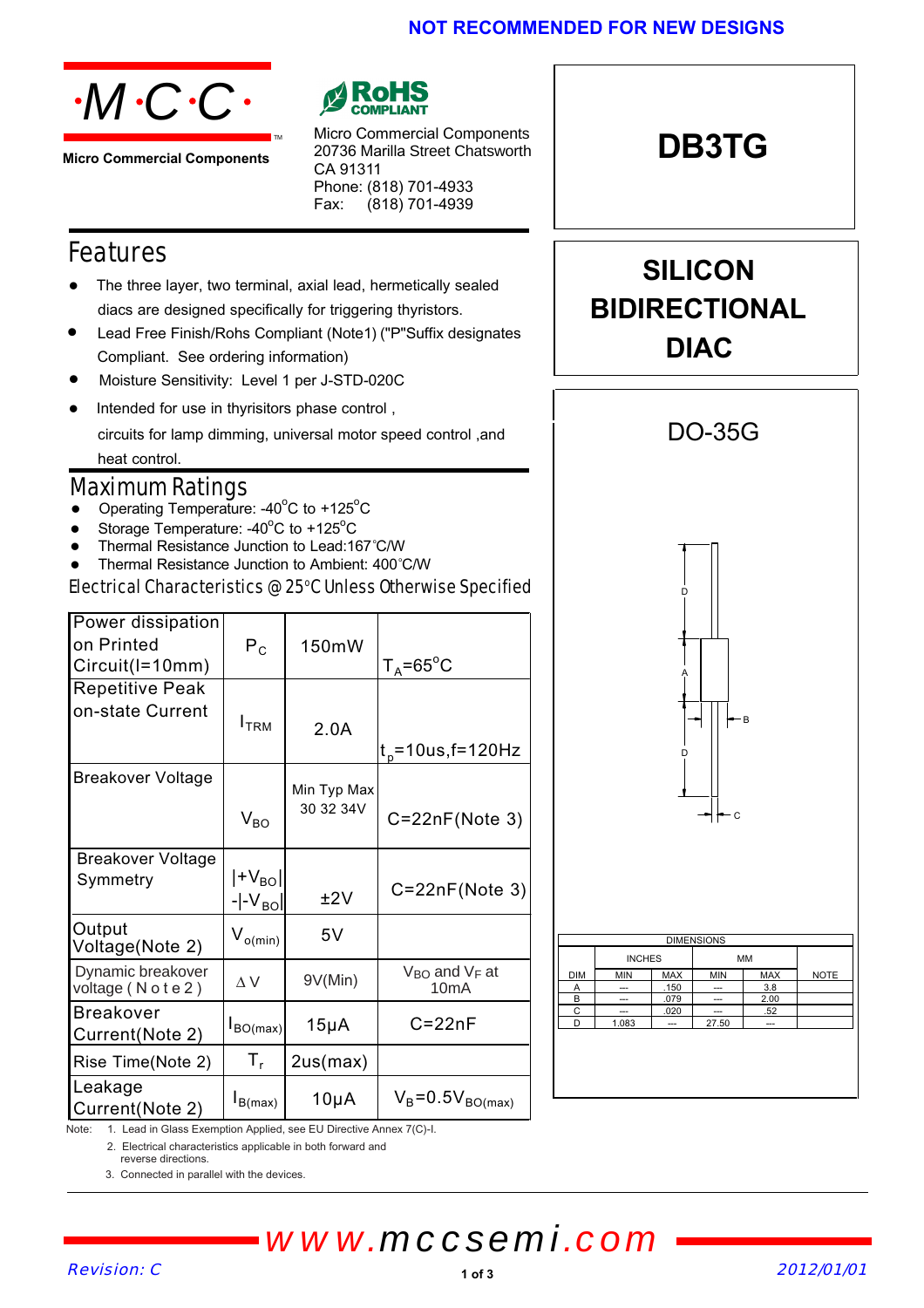

### **Typical Performance Characteristics**



V<sub>BO</sub> : Break-Over Voltage

- **I<sub>BO</sub>** : Break-Over Current
- **ǻV** : Dynamic Breakover Voltage
- $I_B$  : Leakage Current at  $V_B=0.5*V_{BO}$
- $\Delta V \longrightarrow I$ <br> $V_F$  : Voltage at Current I<sub>F</sub>=10mA



**Diagram 1 : Test circuit Figure 1. Admissible Power Dissipation Curve**



**Figure 2. Relative Variation of VBO versus Junction Temperature**



**Figure 3. Repetitive Peak Pulse Current versus Pulse Duration (maximum values)**



## *www.mccsemi.com*